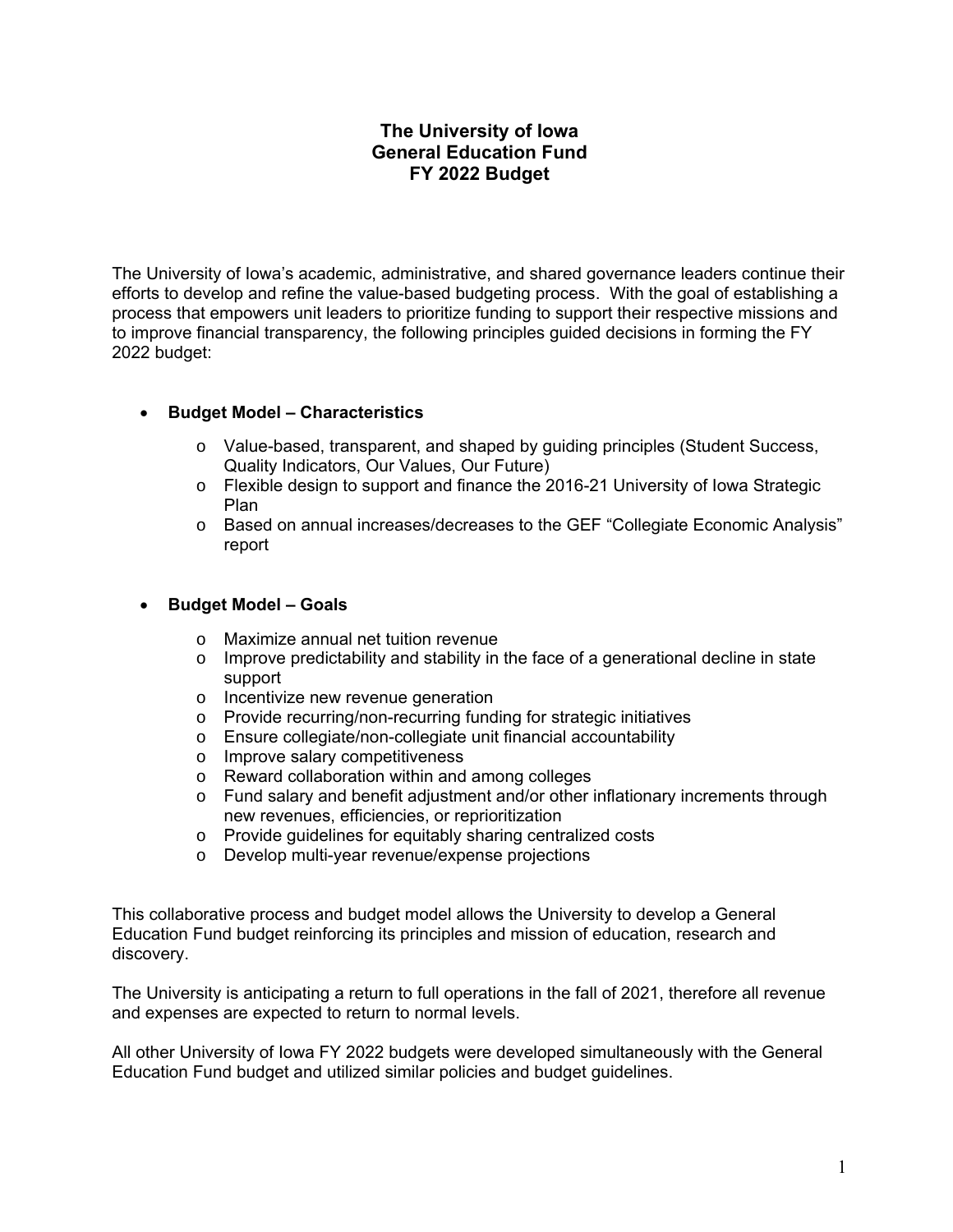## **A. REVENUE PROJECTIONS**

|                            | 738.0 million | FY 2022 GEF Budget              |
|----------------------------|---------------|---------------------------------|
| \$                         | 10.0 million  | <b>Total Revenue Increase</b>   |
| $\frac{1}{2}$              | 0.0 million   | Interest and Other Income       |
| $\boldsymbol{\theta}$      | 8.3 million   | <b>Indirect Cost Recoveries</b> |
| $\boldsymbol{\mathsf{\$}}$ | 1.7 million   | Tuition                         |
| \$                         | 0.0 million   | <b>State Appropriations</b>     |
| \$                         | 728.0 million | FY 2021 GEF Budget              |

#### **1) State Appropriations**

The University's General Education Fund (GEF) support from state appropriations in FY 2021 was \$215.6 million or 29.6% of the University's GEF budget.

For FY 2022, the Board of Regents requested a \$7.0 million increase for the University of Iowa. The 2021 Iowa General Assembly, instead, provided no new incremental funding for FY 2022.

#### **2) Tuition**

In June 2021, the Board of Regents considered the following base tuition increases for FY 2022:

- 3.5% increase for Resident students
- ~1.0% increase for Non Resident students

In addition to the expected base tuition increases, the Board also considered tuition supplement increases the College of Liberal Arts and Sciences for the Computer Science and Informatics programs and for the College of Nursing for FY 2022.

For the fall of 2021, the University is anticipating a smaller incoming freshman class with a smaller percentage of non resident students. The smaller freshman class in the previous year will also have an impact on overall undergraduate enrollments. It is anticipated that graduate student enrollments will increase slightly and professional student enrollments will decrease slightly. The focus on enrollment management efforts continue to yield a more diverse and better prepared freshman class allowing for improved retention and time to graduation.

In total, with the expected tuition increases and enrollment changes, the University is projecting an increase of \$1.7 million (0.4%) in tuition revenue.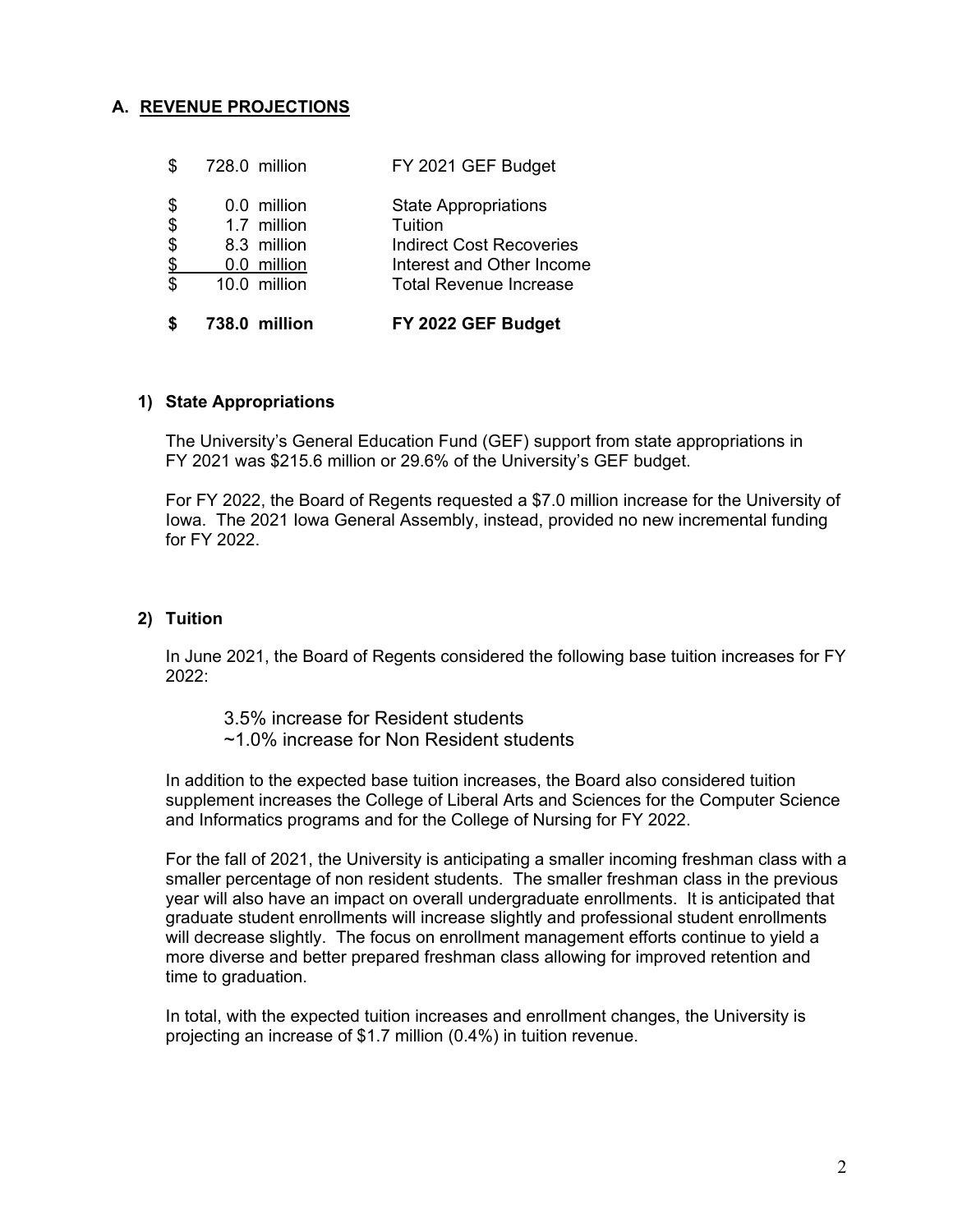The FY 2022 estimated total gross tuition budget is as follows:

|               | Resident      | Non Resident  | Total         |
|---------------|---------------|---------------|---------------|
| Undergraduate | \$121,951,000 | \$218,871,000 | \$340,822,000 |
| Graduate      | 39,061,000    | 11,132,000    | 50,193,000    |
| Professional  | 46,242,000    | 24,870,000    | 71,112,000    |
| Other         | 1,121,000     | 1,379,000     | 2,500,000     |
| Total         | \$208,375,000 | \$256,252,000 | \$464,627,000 |

#### **3) Other Income**

The University is estimating an increase of \$8.3 million (17.3%) in indirect cost recoveries due to an anticipated increase in federal research activities.

Interest and other income within the General Education Fund are estimated to remain the same as FY 2021. All earnings of General Education Fund balances remain within the General Education Fund for budgeting and expenditure purposes.

## **4) Reallocations/Reprioritization and Cost Saving Measures**

During FY 2022, the University will use the budget allocation model to identify, evaluate and consider whether to discontinue or close activities in which state resources are no longer sufficient to support these functions. The University will continue to ensure that available resources align with the University's strategic plan and support financial viability. Scarce resources will be directed to student success, research, and economic development programs.

# **B. EXPENDITURE PROJECTIONS**

## **1) Collegiate and Central Core Unit Allocations**

The University's budgeting process provides a framework for accelerating advancement in strategically targeted areas while maintaining and contributing to the high quality in core missions and central programs.

Distribution of changes in revenues to collegiate and central units is calculated utilizing predetermined methodologies to improve transparency and predictability for units. For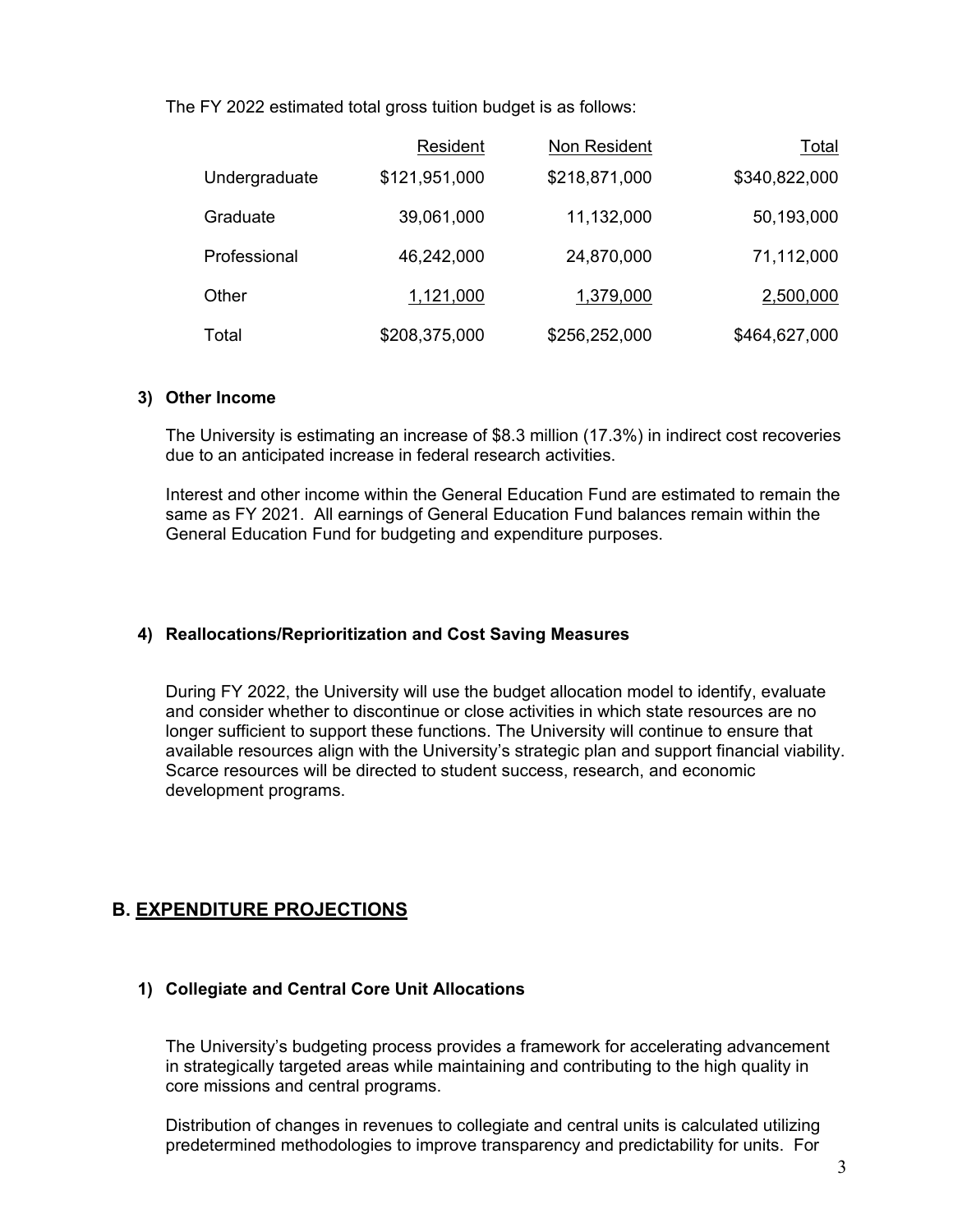example, new revenue generated by a college that is subject to share, such as tuition and fees, allows for seventy percent of new revenue to remain with the college. Thirty percent is distributed to central service units responsible for providing core administrative services to collegiate and/or auxiliary units.

Increases or decreases in state appropriations are also distributed by apportionment to collegiate and central services units.

Once revenue distributions are calculated, collegiate and non-collegiate units set priorities and create spending plans guided by the four budgeting principles (Student Success, Quality Indicators, UI Values, and UI Future).

## **a. Salary and Fringe Benefits (see attachment "SUI Salary Guidelines" for details)**

The University of Iowa operates on two distinct salary increase cycles and each college/division has made a determination regarding the cycle in which they may provide adjustments. The first cycle occurs on July 1 and the second cycle occurs on January 1.

The University does not set a campus-wide salary policy and instead empowers Deans, Vice Presidents and other unit leaders to make decisions based on their unique needs, priorities, and market conditions.

#### **i. Faculty and Non-Bargaining Professional and Scientific (P&S) Staff**

For FY 2022, the majority of GEF units will consider potential performance and/or cost-of-living increases for Faculty and Non-Bargaining P&S staff in January. Making these salary increase decisions in January allows the University to have a clearer picture of tuition revenue following September enrollment counts and any potential state budget changes following the State of Iowa's December meeting of the Revenue Estimating Conference.

#### **ii. Collective Bargaining Units**

The University will fully implement the terms and associated costs of all collective bargaining agreements.

General Education Fund salary costs of the agreements are estimated to increase by \$1.0 million (2.1%) for AFSCME staff and \$0.4 million (1.3%) for COGS represented staff (graduate assistants) in FY 2022.

#### **iii. Fringe Benefits**

In February 2021, the University completed negotiations with the federal government establishing the FY 2022 fringe benefit rates for each employee category. Annual changes in the approved rates are attributable to cumulative historic costs of covered benefits, salary changes, and employee utilization of benefits.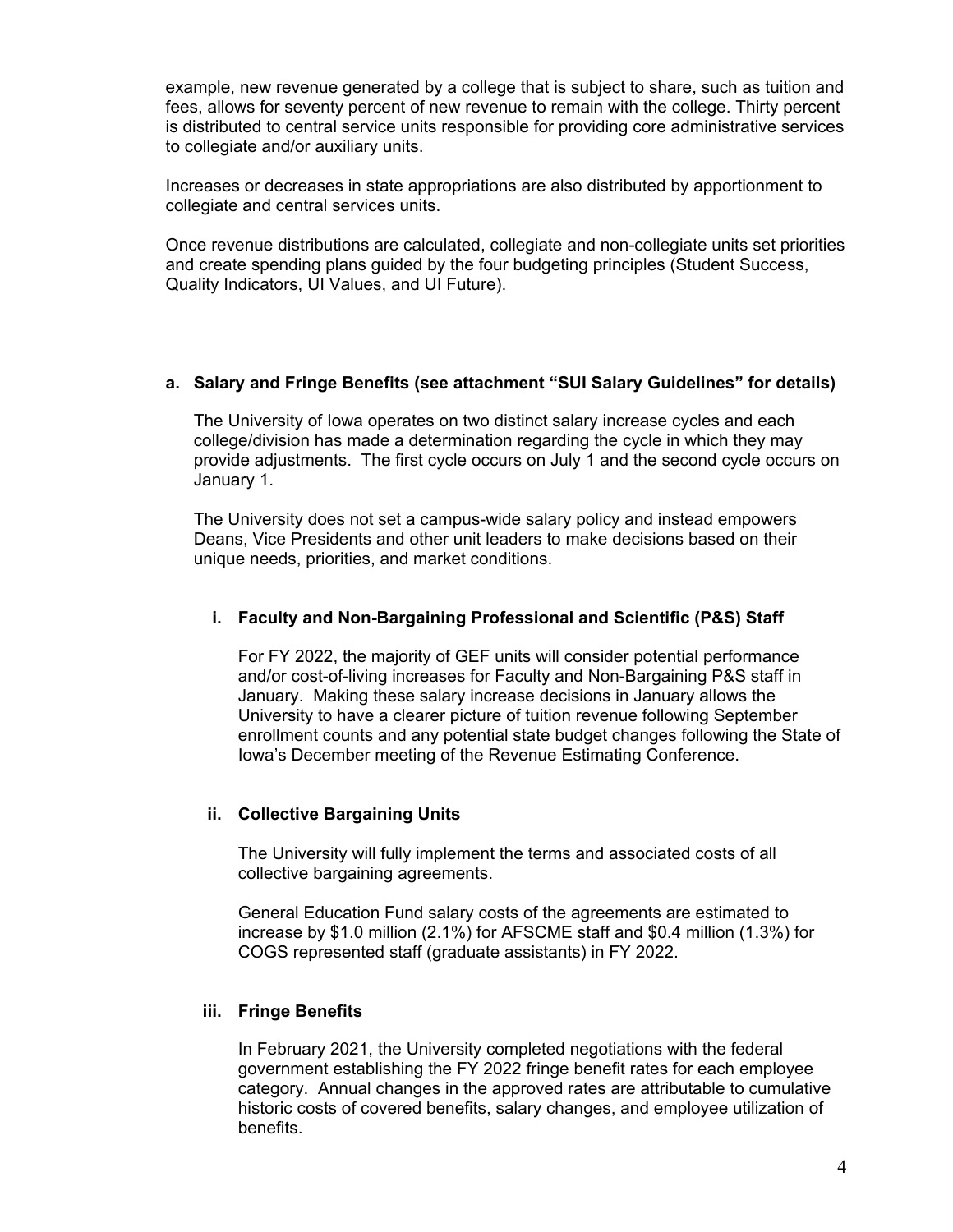For FY 2022, changes in fringe benefit rates on the existing General Education Fund compensation base will decrease total benefit costs. Costs related to AFSCME bargained merit staff will decrease slightly while P&S and faculty costs will decrease by approximately \$5.2 million.

#### **b. Student Aid**

For FY 2022, the University is estimating that the student aid budget will decrease by \$1.9 million due to expected changes in enrollment.

The University of Iowa is committed to identifying new ways of meeting the needs of its students and will focus efforts on sustainable means of helping students graduate on time and receive the highest value education it can provide.

#### **c. Opening New Buildings: Net costs to occupy new/improved space or to remove facilities**

The estimated change in utilities, custodial services, information technology, and general maintenance and renewal costs for new or improved General Education Fund-supported buildings in FY 2022 will increase by \$1.8 million.

This net increase includes new costs associated with opening the Stanley Museum of Art offset by the final demolition of Seashore Hall.

## **d. Utility Inflation**

In March 2020, the University of Iowa received approval from the Board of Regents to enter into a 50-year public-private partnership (P3) involving its utility system with ENGIE North America and Meridiam.

Under the agreement with ENGIE and Meridiam, the University maintains ownership of its utility system and ENGIE performs all operations with respect to steam, cooling, water, and electricity.

In FY 2020, most utility system employees transitioned to become ENGIE employees which resulted in lower University direct salary and fringe costs but increases utility general expenses at a comparable amount. In FY 2022, direct salary and fringe costs are expected to decline further, and there will be additional increases in utility costs. Overall, total General Fund utility non-salary expenses are expected to increase by approximately 1%.

The University's General Fund support of utility expenses for the Oakdale Campus will remain unchanged in FY 2022. The campus houses the State Hygienic Laboratory, a major consumer of utility services on the Oakdale campus.